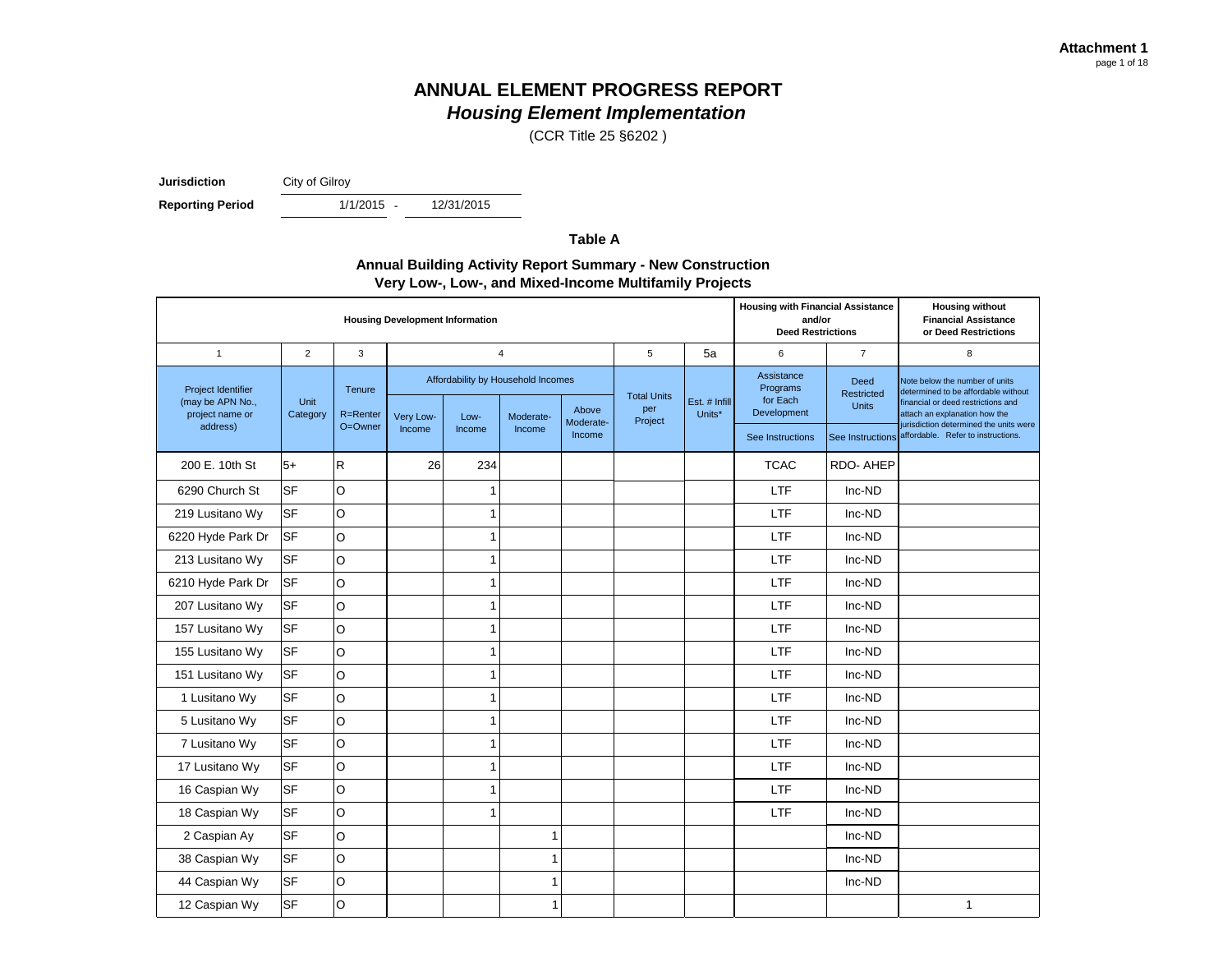(CCR Title 25 §6202 )

| <b>Jurisdiction</b>                                          |           | City of Gilroy |    |            |     |     |  |  |  |
|--------------------------------------------------------------|-----------|----------------|----|------------|-----|-----|--|--|--|
| <b>Reporting Period</b>                                      |           | $1/1/2015 -$   |    | 12/31/2015 |     |     |  |  |  |
| 40 Caspian Wy                                                | <b>SF</b> | O              |    |            |     |     |  |  |  |
| 76 Caspian Wy                                                | <b>SF</b> |                |    |            |     |     |  |  |  |
| 70 Caspian Wy                                                | lSF       |                |    |            |     |     |  |  |  |
| (9) Total of Moderate and Above Moderate from Table A3 ►     |           |                |    |            | 406 | 413 |  |  |  |
| 249<br>(10) Total by income Table A/A3 $\blacktriangleright$ |           |                | 14 | 406        | 413 |     |  |  |  |
| (11) Total Extremely Low-Income Units*                       |           |                |    |            |     |     |  |  |  |

\* Note: These fields are voluntary

RDO-AHEP= Residential Development Ordinance Affordable Housing Exemption Procedure

ND refers to a "Neighborhood District" designation that requires 15% of the homes built under this type of project approval are affordable to buyers who earn up to 90% of AMI. Each of these units are deed restricted.

Buyers who earn over 90% up to 120% are not deed restricted. Affordability is demonstrated by comparing the builders sales prices to the restricted sales prices. If the sales price is the same or lower than the restricted sales price established when the Affordable Housing Agreement with the developer is executed, there is no deed restriction recorded on the property.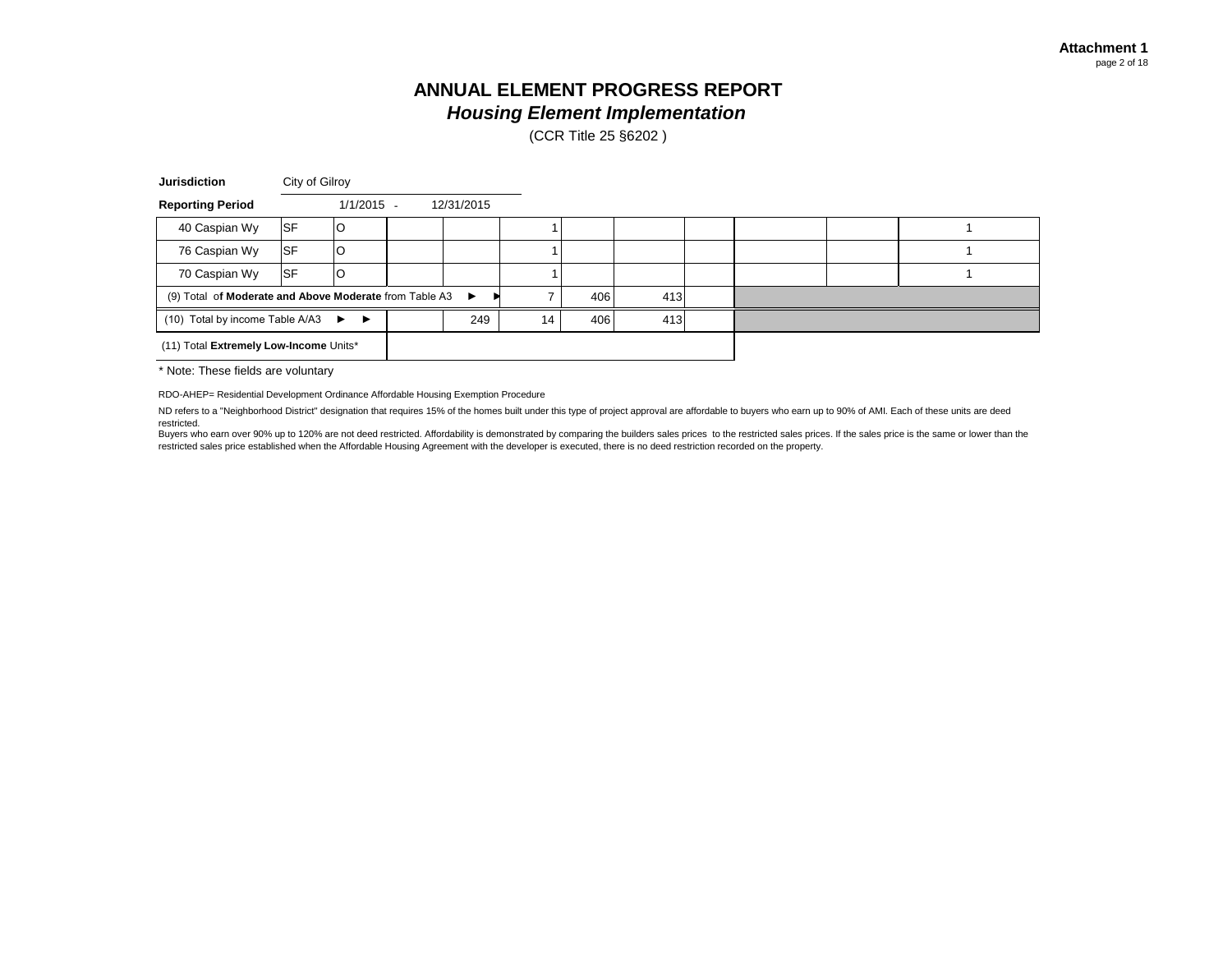(CCR Title 25 §6202 )

**Jurisdiction** City of Gilroy

**Reporting Period** 1/1/2015 -

12/31/2015

#### **Table A2 Annual Building Activity Report Summary - Units Rehabilitated, Preserved and Acquired pursuant to GC Section 65583.1(c)(1)**

Please note: Units may only be credited to the table below when a jurisdiction has included a program it its housing element to rehabilitate, preserve or acquire units to accommodate a portion of its RHNA which meet the specific criteria as outlined in GC Section 65583.1(c)(1)

|                                   |                              |                     | Affordability by Household Incomes |                              |                                                                                                                                    |  |  |
|-----------------------------------|------------------------------|---------------------|------------------------------------|------------------------------|------------------------------------------------------------------------------------------------------------------------------------|--|--|
| <b>Activity Type</b>              | Extremely<br>Low-<br>Income* | Very Low-<br>Income | Low-<br>Income                     | <b>TOTAL</b><br><b>UNITS</b> | (4) The Description should adequately document how each unit complies with<br>subsection (c)(7) of Government Code Section 65583.1 |  |  |
| (1) Rehabilitation Activity       |                              |                     |                                    | $\mathbf 0$                  |                                                                                                                                    |  |  |
| (2) Preservation of Units At-Risk |                              |                     |                                    | $\mathbf 0$                  |                                                                                                                                    |  |  |
| (3) Acquisition of Units          |                              |                     |                                    | $\mathbf 0$                  |                                                                                                                                    |  |  |
| (5) Total Units by Income         | 0                            | 0                   | 0                                  | $\mathbf 0$                  |                                                                                                                                    |  |  |

\* Note: This field is voluntary

**Table A3 Annual building Activity Report Summary for Above Moderate-Income Units (not including those units reported on Table A)**

|                                                     | 1.<br><b>Single Family</b> | 2.<br>2 - 4 Units | 3.<br>5+ Units | 4.<br><b>Second Unit</b> | 5.<br><b>Mobile Homes</b> | 6.<br><b>Total</b> | 7.<br>Number of<br>infill units* |
|-----------------------------------------------------|----------------------------|-------------------|----------------|--------------------------|---------------------------|--------------------|----------------------------------|
| No. of Units Permitted for<br>Moderate              |                            |                   |                |                          |                           |                    |                                  |
| No. of Units Permitted for<br><b>Above Moderate</b> | 406                        |                   |                |                          |                           | 406                |                                  |

\* Note: This field is voluntary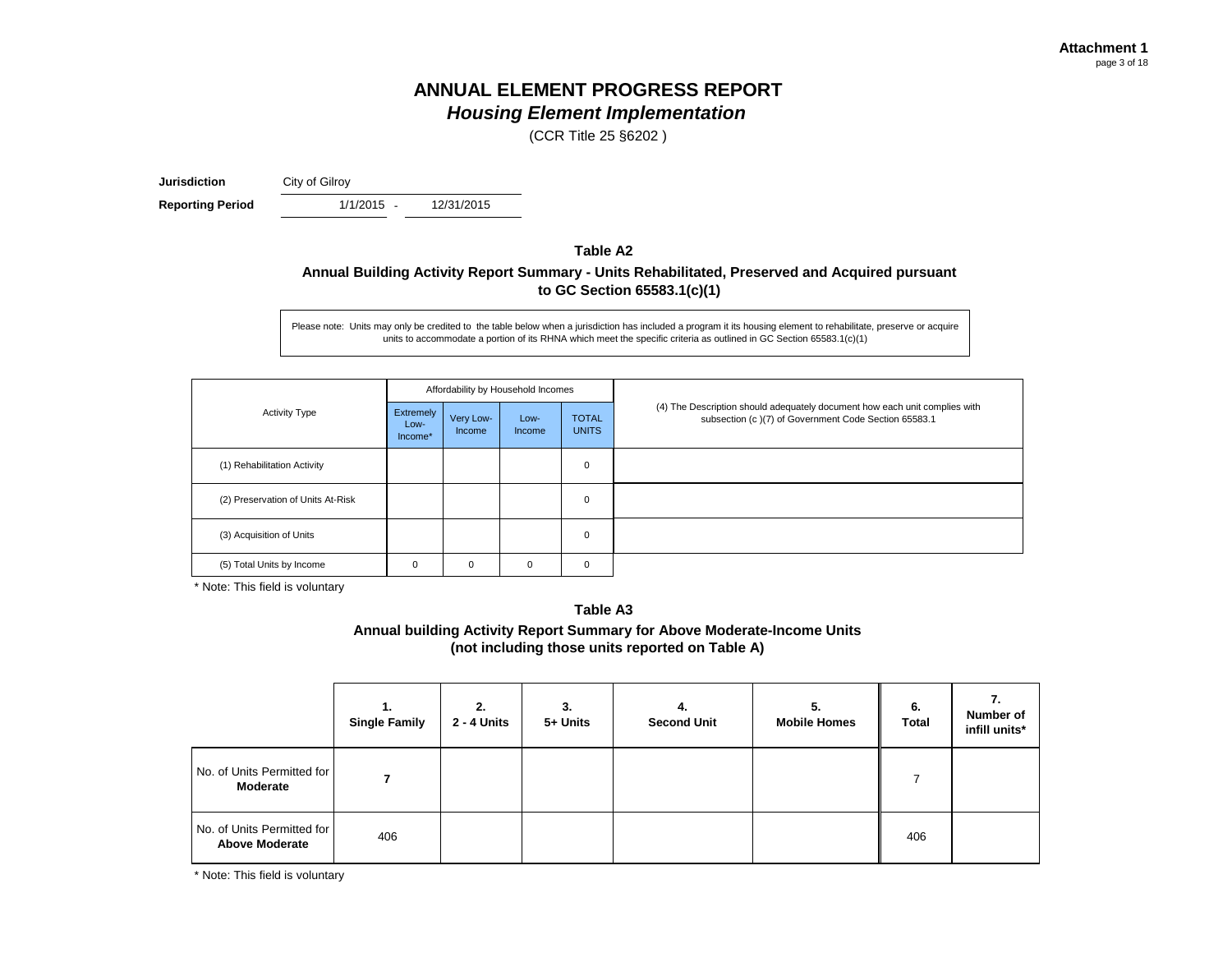(CCR Title 25 §6202 )

**Jurisdiction** City of Gilroy

**Reporting Period** 1/1/2015 -

12/31/2015

**Table B**

#### **Regional Housing Needs Allocation Progress**

**Permitted Units Issued by Affordability**

|                                                            | Enter Calendar Year starting with the first year of<br>the RHNA allocation period. See Example. |                                              | 2015        |                        |           |                        |           |           |                        |           |           | <b>Total Units</b>     | Total                             |
|------------------------------------------------------------|-------------------------------------------------------------------------------------------------|----------------------------------------------|-------------|------------------------|-----------|------------------------|-----------|-----------|------------------------|-----------|-----------|------------------------|-----------------------------------|
|                                                            | <b>Income Level</b>                                                                             | <b>RHNA</b><br>Allocation by<br>Income Level | Year        | Year<br>$\overline{2}$ | Year<br>3 | Year<br>$\overline{4}$ | Year<br>5 | Year<br>6 | Year<br>$\overline{7}$ | Year<br>8 | Year<br>9 | to Date<br>(all years) | Remaining RHNA<br>by Income Level |
|                                                            | Deed<br>Restricted                                                                              | 118                                          | 26          |                        |           |                        |           |           |                        |           |           | 26                     |                                   |
| Very Low                                                   | Non-deed<br>restricted                                                                          |                                              | 0           |                        |           |                        |           |           |                        |           |           |                        | 92                                |
|                                                            | Deed<br>Restricted                                                                              | 160                                          | 249         |                        |           |                        |           |           |                        |           |           | 249                    |                                   |
| Low                                                        | Non-deed<br>restricted                                                                          |                                              | $\mathbf 0$ |                        |           |                        |           |           |                        |           |           |                        | $-89$                             |
|                                                            | Deed<br>Restricted                                                                              |                                              | 3           |                        |           |                        |           |           |                        |           |           | 3                      |                                   |
| Moderate                                                   | Non-deed<br>restricted                                                                          | 217                                          | 4           |                        |           |                        |           |           |                        |           |           | 4                      | 210                               |
| Above Moderate                                             |                                                                                                 | 475                                          | 406         |                        |           |                        |           |           |                        |           |           | 406                    | 69                                |
| Total RHNA by COG.                                         | Enter allocation number:                                                                        | 970                                          | 688         |                        |           |                        |           |           |                        |           |           | 688                    |                                   |
| Total Units ▶<br>$\blacktriangleright$                     |                                                                                                 |                                              |             |                        |           |                        |           |           |                        |           |           | 282                    |                                   |
| Remaining Need for RHNA Period ▶ ▶ ▶<br>▶<br>$\rightarrow$ |                                                                                                 |                                              |             |                        |           |                        |           |           |                        |           |           |                        |                                   |

Note: units serving extremely low-income households are included in the very low-income permitted units totals.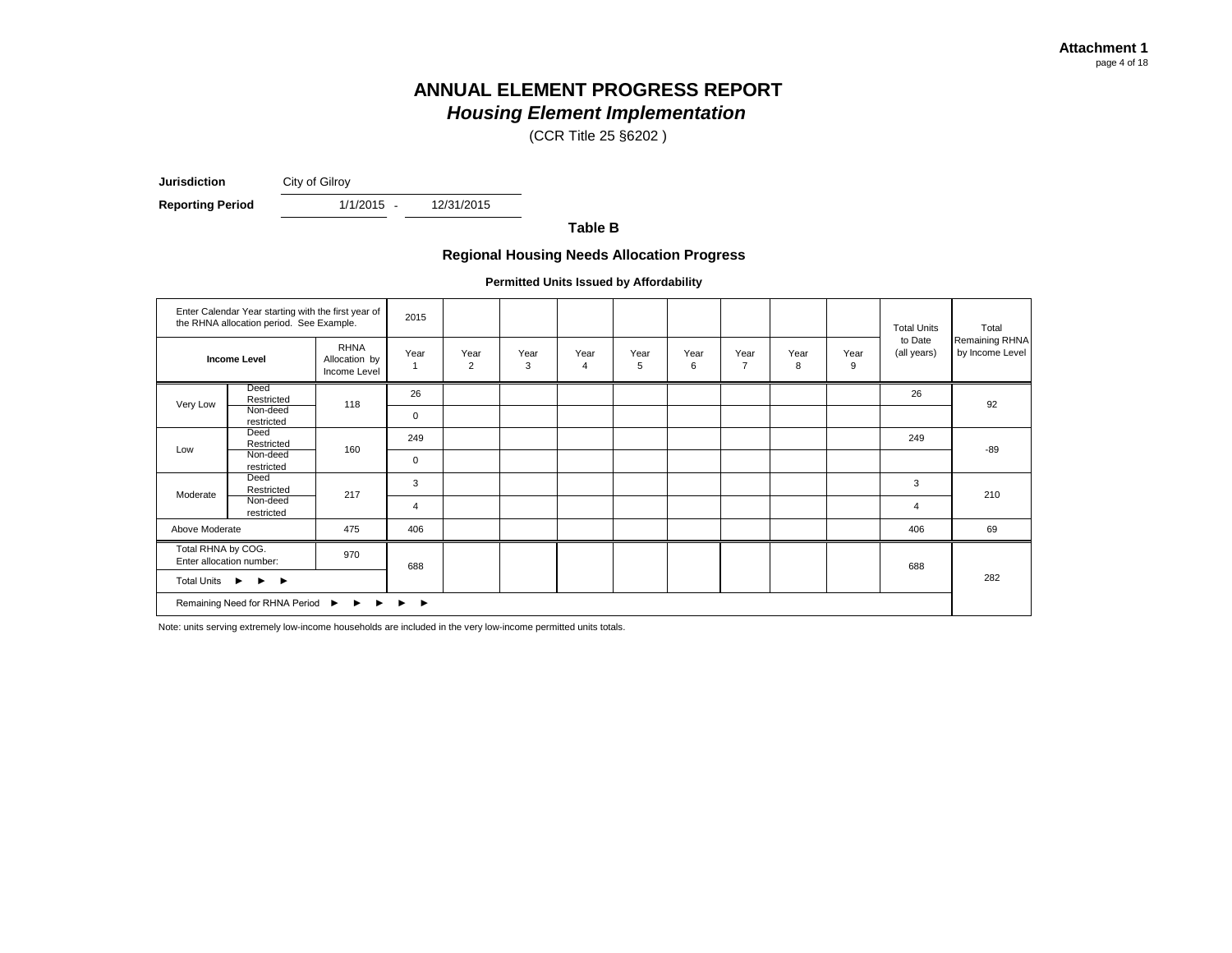(CCR Title 25 §6202 )

**Jurisdiction** City of Gilroy

**Reporting Period** 1/1/2015 -

12/31/2015

#### **Table C**

#### **Program Implementation Status**

| Program Description<br>(By Housing Element Program Names) | Housing Programs Progress Report - Government Code Section 65583.<br>Describe progress of all programs including local efforts to remove governmental constraints to the maintenance,<br>improvement, and development of housing as identified in the housing element.                                                                                                                                                                                                                                                                                                                                      |                                                                                         |                                                                                                                                                                                                                                                                                                                                                                                                                                                                                                                                              |  |  |  |  |
|-----------------------------------------------------------|-------------------------------------------------------------------------------------------------------------------------------------------------------------------------------------------------------------------------------------------------------------------------------------------------------------------------------------------------------------------------------------------------------------------------------------------------------------------------------------------------------------------------------------------------------------------------------------------------------------|-----------------------------------------------------------------------------------------|----------------------------------------------------------------------------------------------------------------------------------------------------------------------------------------------------------------------------------------------------------------------------------------------------------------------------------------------------------------------------------------------------------------------------------------------------------------------------------------------------------------------------------------------|--|--|--|--|
| Name of Program                                           | Objective                                                                                                                                                                                                                                                                                                                                                                                                                                                                                                                                                                                                   | <b>Timeframe</b><br>in H.E.                                                             | <b>Status of Program Implementation</b>                                                                                                                                                                                                                                                                                                                                                                                                                                                                                                      |  |  |  |  |
| <b>Publicize Residential Sites Inventory</b>              | The City shall make the residential Within 6<br>sites inventory available to<br>developers by publicizing it on the<br>City website and providing copies<br>of the sites to developers. The<br>City shall update the list of sites<br>annually, or as projects are<br>approved on the sites.                                                                                                                                                                                                                                                                                                                | months of<br>adoption;<br>update<br>annually, or<br>as needed                           | The Housing Element, which includes vacant and underutilized<br>residential sites, is on the City Web Site. The Residential Vacant<br>Land Inventory, completed November 2015 is available to the public<br>and has recently been added to the City Web Site.                                                                                                                                                                                                                                                                                |  |  |  |  |
| <b>Residential Development Ordinance</b>                  | The City shall review and revise,<br>as appropriate, the Residential<br>Development Ordinance to ensure<br>that it does not pose a constraint<br>on the maintenance, improvement<br>and development of housing; and<br>provides capacity to meet the<br>City's RHNA need. Furthermore,<br>the City will encourage the<br>development of housing that is<br>affordable to a variety of income<br>groups through the Residential<br>Development Ordinance by<br>comparing its features with the<br>Neighborhood District Ordinance<br>and making any changes to<br>ensure the two policies are<br>compatible. | Following<br>adoption of<br>the New<br><b>General Plan</b><br>(estimated<br>FY 2015/16) | The completion of the General Plan has been suspended until the<br>outcome of an Urban Growth Initiative slated for the November 8th<br>ballot. As of June 6, 2016 the RDO Interim Exemption has been<br>extended for 18 months to provide housing allocations during the<br>time to allow for a vote on the initiative and resumption of the<br>General Plan based on the election outcome. Once the General<br>Plan is completed a review of the RDO Ordinance as it compares to<br>the Neighborhood District Ordinance will be completed. |  |  |  |  |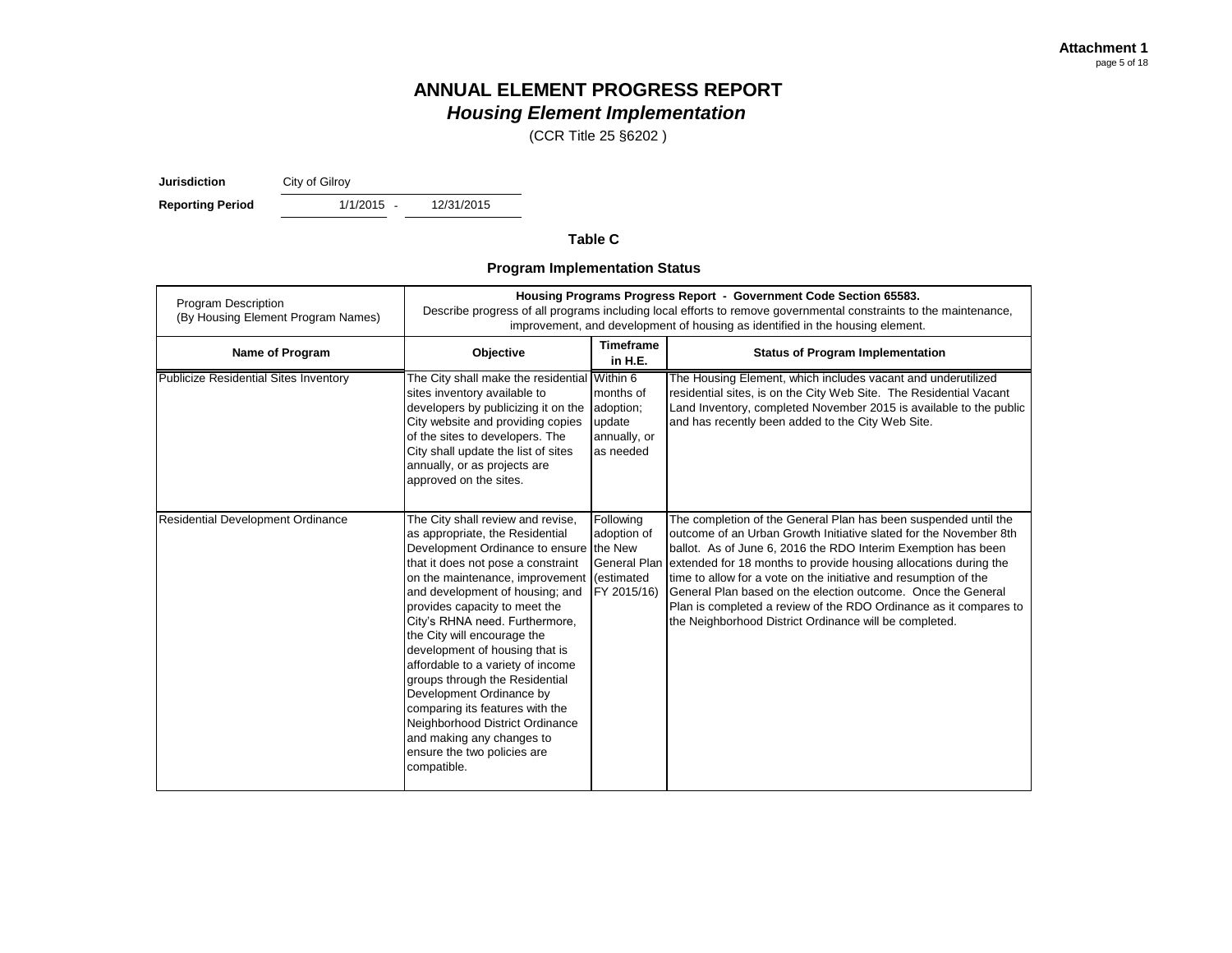| <b>Jurisdiction</b>           | City of Gilroy                               |                                                                                                                                                                                                                                                                                                                                                                                                                                                                                                                                                                                                                                                                                   |                                                                                               |                                                                                                                                                                                                                                          |
|-------------------------------|----------------------------------------------|-----------------------------------------------------------------------------------------------------------------------------------------------------------------------------------------------------------------------------------------------------------------------------------------------------------------------------------------------------------------------------------------------------------------------------------------------------------------------------------------------------------------------------------------------------------------------------------------------------------------------------------------------------------------------------------|-----------------------------------------------------------------------------------------------|------------------------------------------------------------------------------------------------------------------------------------------------------------------------------------------------------------------------------------------|
| <b>Reporting Period</b>       | $1/1/2015 -$                                 | 12/31/2015                                                                                                                                                                                                                                                                                                                                                                                                                                                                                                                                                                                                                                                                        |                                                                                               |                                                                                                                                                                                                                                          |
|                               | Variety of Housing in Neighborhood Districts | The City shall review and revise,<br>as appropriate, the Neighborhood<br>District Policy to ensure that it<br>encourages the development of<br>housing that is affordable to a<br>variety of income groups by<br>comparing its features with the<br><b>Residential Development</b><br>Ordinance and making any<br>changes to ensure the two policies<br>are compatible and designed to<br>reach the same goals.                                                                                                                                                                                                                                                                   | In<br>conjunction<br>with the New<br>General Plan<br>preparation<br>(estimated<br>FY 2015/16) | The completion of the General Plan has been suspended until the<br>outcome of an Urban Growth Initiative slated for the November 8th<br>Iballot. After the election the General Plan will be resumed with a<br>new schedule established. |
| Facilitate Infill Development |                                              | The City shall coordinate efforts<br>with private and non-profit<br>developers, and other housing<br>related groups to encourage the<br>construction of residential<br>development through a menu of<br>regulatory incentives (e.g.,<br>streamlined review and other<br>methods that will effectively<br>encourage infill development). The<br>City shall monitor infill<br>development on a biannual basis<br>to ensure the effectiveness of<br>programs to encourage housing<br>development. If, based on its<br>biannual review, the City finds that<br>additional programs are need to<br>facilitate infill development, the<br>City shall revise programs as<br>appropriate. | Biennially<br>starting in<br>2016                                                             | The City approved Density Bonus' for two affordable unit infill<br>projects totaling over 300 units. In addition, a residential infill project<br>was approved for over 200 townhomes.                                                   |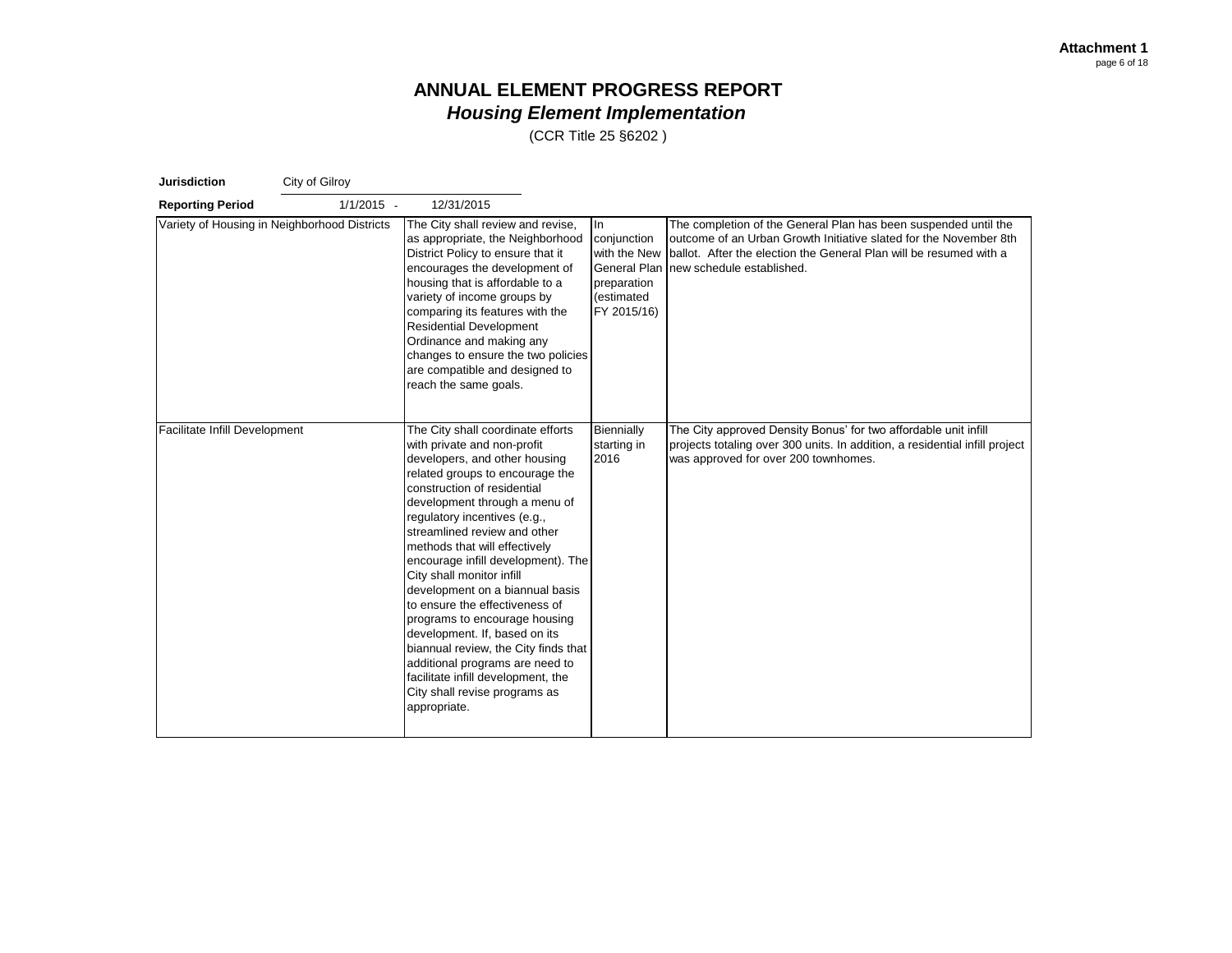| <b>Jurisdiction</b>                                                         | City of Gilroy |                                                                                                                                                                                                                                                                                                                                                                                                                                                                                                                                                          |                                                                                         |                                                                                                                                                                                                                                         |
|-----------------------------------------------------------------------------|----------------|----------------------------------------------------------------------------------------------------------------------------------------------------------------------------------------------------------------------------------------------------------------------------------------------------------------------------------------------------------------------------------------------------------------------------------------------------------------------------------------------------------------------------------------------------------|-----------------------------------------------------------------------------------------|-----------------------------------------------------------------------------------------------------------------------------------------------------------------------------------------------------------------------------------------|
| <b>Reporting Period</b>                                                     | $1/1/2015 -$   | 12/31/2015                                                                                                                                                                                                                                                                                                                                                                                                                                                                                                                                               |                                                                                         |                                                                                                                                                                                                                                         |
| Monitor Permit Requirements, Processing<br>Procedures and Land Use Controls |                | To ensure permit requirements<br>and processing procedures do not<br>constrain residential development,<br>the City shall evaluate current<br>requirements and procedures on a appropriate<br>biannual basis. The City shall<br>consult builders and other parties<br>engaged in housing development<br>activities to identify concerns. If<br>permitting requirements are<br>determined to be a constraint to<br>residential development, the City<br>shall modify permitting<br>requirements and/or procedures to<br>address constraints, as feasible. | Starting in<br>2016 and<br>implement<br>changes as                                      | A Request for Qualifications will be sent out the summer of 2016 to<br>obtain a consultant to perform a Development Services Audit for<br>improved plan processing.                                                                     |
| Zoning to Encourage and Facilitate Single-<br>Room Occupancy Units          |                | The City shall revise the Zoning<br>Code to establish explicit<br>definitions for and regulatory<br>standards addressing single-room<br>occupancy units.                                                                                                                                                                                                                                                                                                                                                                                                 | Following<br>adoption of<br>the New<br><b>General Plan</b><br>(estimated<br>FY 2015/16) | The completion of the General Plan has been suspended until the<br>outcome of an Urban Growth Initiative slated for the November 8th<br>ballot. After the election the General Plan will be resumed with a<br>new schedule established. |
| <b>Study Micro-Units</b>                                                    |                | The City shall conduct a study of<br>the appropriateness of "micro-<br>units" in Gilroy and the existing<br>barriers in the Zoning Ordinance<br>to the provision of micro-units.<br>Based on the findings of the study,<br>the City will make a determination<br>of the appropriateness of micro-<br>units in Gilroy and, if determined<br>appropriate, identify methods for<br>eliminating barriers, and establish<br>appropriate development<br>standards.                                                                                             | FY 2017/18                                                                              | The Micro-Unit study will begin 3rd quarter of FY 2017/18                                                                                                                                                                               |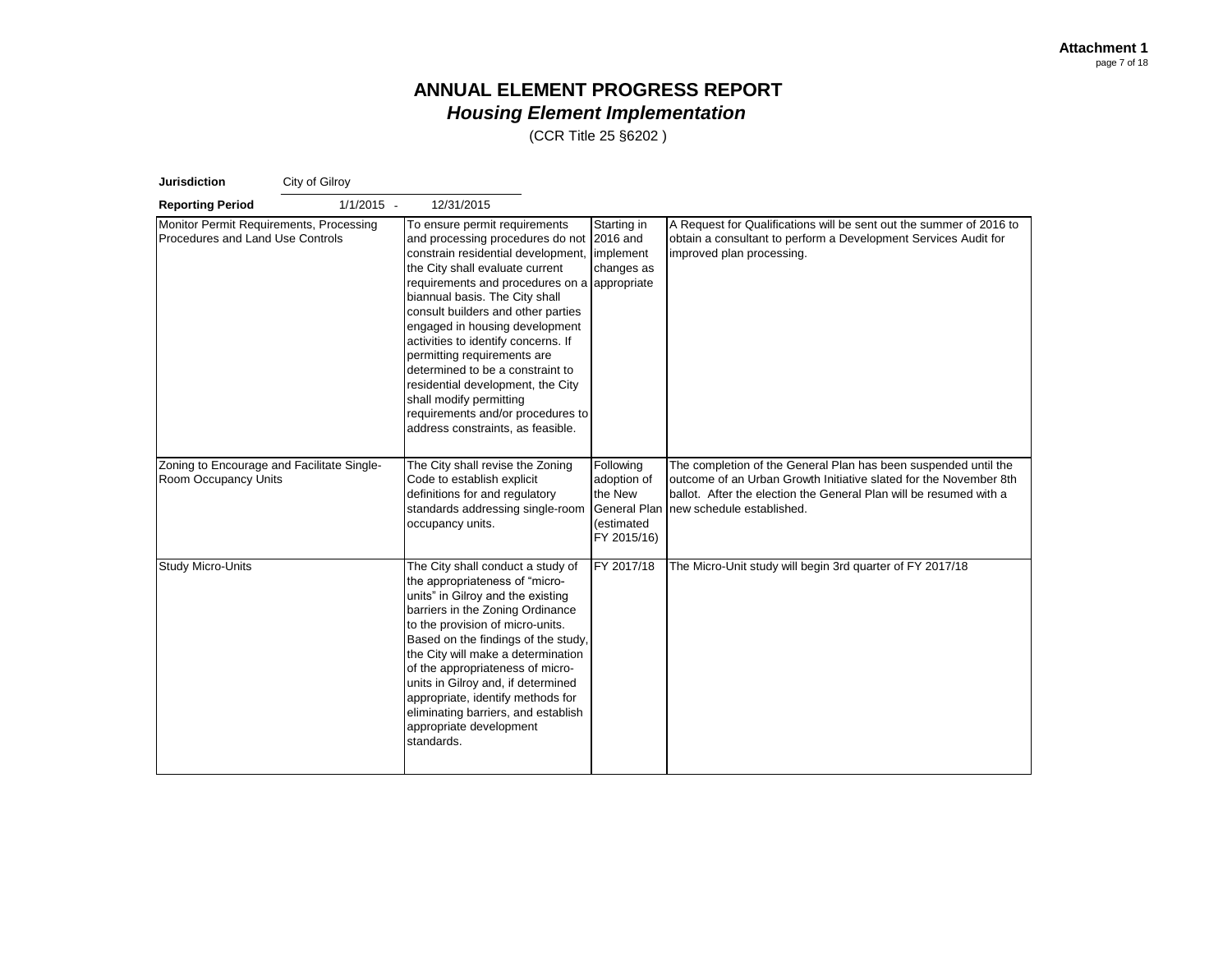| <b>Jurisdiction</b>                   | City of Gilroy |                                                                                                                                                                                                                                                                                                                                                                                                                                                                                                                                                                                                                                                                                                                                                                                                                                                                                                                                                                                                                                                                                                                      |                                                                                                                                                                                                                                                                                                          |                                                                                                                                                                                                                                                                                                                                                                                                                                                                                                                                                                                                                                      |
|---------------------------------------|----------------|----------------------------------------------------------------------------------------------------------------------------------------------------------------------------------------------------------------------------------------------------------------------------------------------------------------------------------------------------------------------------------------------------------------------------------------------------------------------------------------------------------------------------------------------------------------------------------------------------------------------------------------------------------------------------------------------------------------------------------------------------------------------------------------------------------------------------------------------------------------------------------------------------------------------------------------------------------------------------------------------------------------------------------------------------------------------------------------------------------------------|----------------------------------------------------------------------------------------------------------------------------------------------------------------------------------------------------------------------------------------------------------------------------------------------------------|--------------------------------------------------------------------------------------------------------------------------------------------------------------------------------------------------------------------------------------------------------------------------------------------------------------------------------------------------------------------------------------------------------------------------------------------------------------------------------------------------------------------------------------------------------------------------------------------------------------------------------------|
| <b>Reporting Period</b>               | $1/1/2015 -$   | 12/31/2015                                                                                                                                                                                                                                                                                                                                                                                                                                                                                                                                                                                                                                                                                                                                                                                                                                                                                                                                                                                                                                                                                                           |                                                                                                                                                                                                                                                                                                          |                                                                                                                                                                                                                                                                                                                                                                                                                                                                                                                                                                                                                                      |
| Develop Affordable Housing Incentives |                | The City shall review and revise,<br>current incentives and regulatory<br>concessions available to<br>developers for the development of of Housing<br>affordable housing throughout the<br>city, especially within the<br>Downtown Gilroy Specific Plan<br>area and Neighborhood District.<br>The City shall also provide<br>technical assistance, as feasible.<br>The City shall continue to monitor<br>development within the City's<br>Downtown area on a biannual<br>basis to ensure the<br>implementation of the Specific<br>Plan's policy on encouraging the<br>development of a mix of retail,<br>office and higher density<br>residential uses. The City shall<br>encourage the development of<br>uses within the area to closely<br>follow the recommended land use<br>assumptions contained in the<br>Specific Plan. If the City finds that Plan.<br>the proportion of residential uses<br>to non-residential uses are not<br>being developed as assumed in<br>the Specific Plan, the City shall<br>investigate additional incentives,<br>concessions or assistance and<br>revise programs as appropriate. | Review<br>incentives<br>within 1-year<br>Element<br>adoption;<br>revise, as<br>appropriate;<br>Monitor<br>effectiveness approved.<br>of incentives<br>and<br>regulatory<br>concession<br>biennially,<br>staring in<br>2016:<br>Ongoing<br>monitoring of<br>development<br>within<br>Downtown<br>Specific | The City will continue to evaluate incentives. One change that was<br>implemented was a change to the Residential Development<br>Ordinance Affordable Housing Exemption Procedure (Procedure).<br>Originally it required the cost of affordable rental units be equivalent<br>to the California Tax Credit Allocation Committee (CTCAC) 50%<br>income level rental rates for Santa Clara County. To promote further<br>use of tax credit financing, the City changed the Procedure to allow<br>those rents at either 50% and/or 60% income levels. As a result, a<br>large affordable multi-family housing project was submitted and |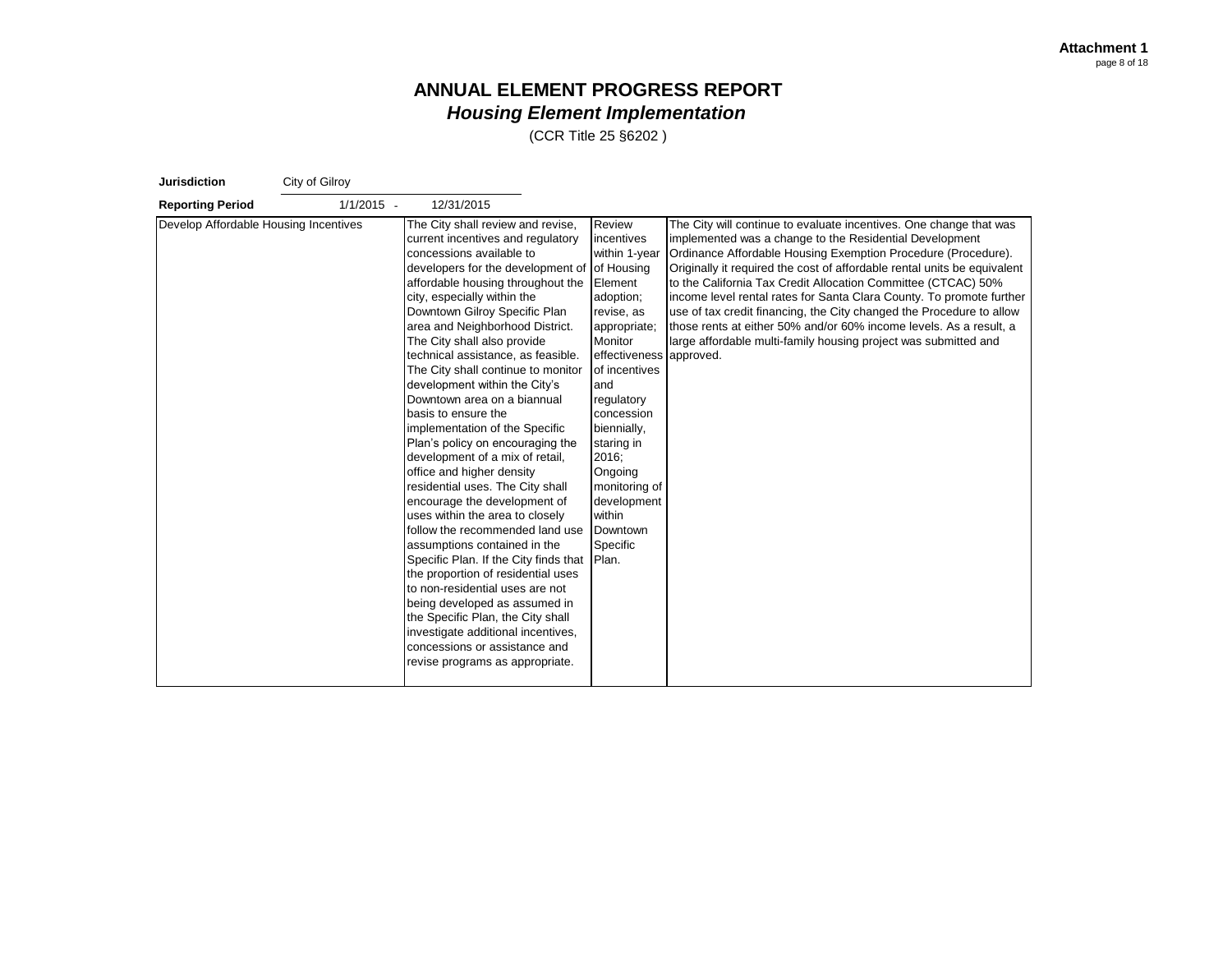| <b>Jurisdiction</b>                                 | City of Gilroy |                                                                                                                                                                                                                                                                                                                                                                                                                                                                                                                                                                                                                                                                                                    |                                                                      |                                                                                                                                                                                                                                                                                                                                                                 |
|-----------------------------------------------------|----------------|----------------------------------------------------------------------------------------------------------------------------------------------------------------------------------------------------------------------------------------------------------------------------------------------------------------------------------------------------------------------------------------------------------------------------------------------------------------------------------------------------------------------------------------------------------------------------------------------------------------------------------------------------------------------------------------------------|----------------------------------------------------------------------|-----------------------------------------------------------------------------------------------------------------------------------------------------------------------------------------------------------------------------------------------------------------------------------------------------------------------------------------------------------------|
| <b>Reporting Period</b>                             | $1/1/2015 -$   | 12/31/2015                                                                                                                                                                                                                                                                                                                                                                                                                                                                                                                                                                                                                                                                                         |                                                                      |                                                                                                                                                                                                                                                                                                                                                                 |
| Pursue Funding for Affordable Housing               |                | The City shall pursue funding from At least<br>State, Federal, and regional<br>sources and support applications<br>for funding to help increase the<br>supply of affordable housing.<br>Funding programs may include but<br>are not limited to:<br>One Bay Area Grants awarded<br>by the Association of Bay Area<br>Governments;<br>• HCD Local Housing Trust Fund<br>Program;<br>• HUD Section 811 funding for<br>supportive housing for extremely<br>low-income residents;<br>• The state Infill Infrastructure<br>Grant program, sponsored by the<br>Department of Housing and<br>Community Development (HCD);<br>and<br>• The State Multifamily Housing<br>Program (MHP), sponsored by<br>HCD. | biennially, or<br>as funding<br>opportunities<br>become<br>available | The City will evaluate funding opportunities as they arise and apply<br>as appropriate. It will also facilitate public hearings on behalf of<br>private developers who wish to seek tax credit financing for an<br>affordable housing project.                                                                                                                  |
| <b>Community Development Block Grant</b><br>Program |                | The City shall continue to<br>administer the Community<br>Development Block Grant (CDBG)<br>Program for all eligible activities,<br>including acquisition,<br>rehabilitation, home buyer<br>assistance, economic<br>development, homeless<br>assistance, public services, and<br>public improvements. The City<br>shall continue to inform non-profit<br>organizations of funding<br>availability through the City's<br>website and informational packets<br>at City Hall.                                                                                                                                                                                                                         | Annually                                                             | The city continues to administer the CDBG program and funds<br>eligible activities as funding allows. One such activity is a housing<br>rehabilitation program that helps very low income individuals with<br>accessibility improvements. The city will evaluate an expansion of<br>this program to allow for more in depth housing rehabilitation<br>projects. |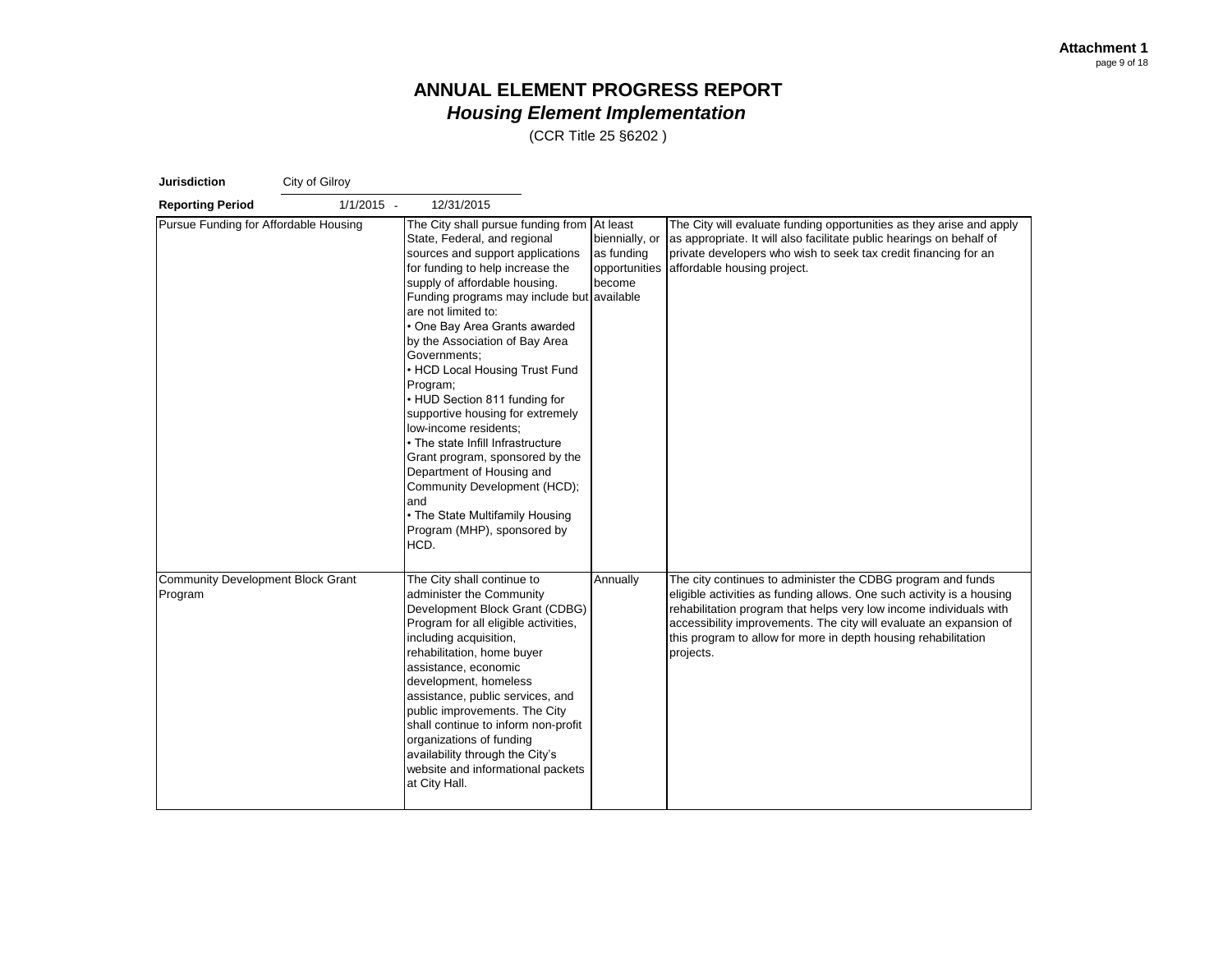| <b>Jurisdiction</b>                     | City of Gilroy |                                                                                                                                                                                                                                                                                                                                                                                                                                                                                      |                                                                                                                 |                                                                                                                                                                                                                                                                                                                       |
|-----------------------------------------|----------------|--------------------------------------------------------------------------------------------------------------------------------------------------------------------------------------------------------------------------------------------------------------------------------------------------------------------------------------------------------------------------------------------------------------------------------------------------------------------------------------|-----------------------------------------------------------------------------------------------------------------|-----------------------------------------------------------------------------------------------------------------------------------------------------------------------------------------------------------------------------------------------------------------------------------------------------------------------|
| <b>Reporting Period</b>                 | $1/1/2015 -$   | 12/31/2015                                                                                                                                                                                                                                                                                                                                                                                                                                                                           |                                                                                                                 |                                                                                                                                                                                                                                                                                                                       |
| <b>Housing Trust Fund</b>               |                | The City shall continue to<br>administer the City's Housing<br>Trust Fund (HTF) for all eligible<br>activities, including new<br>construction, acquisition,<br>rehabilitation, home buyer<br>assistance, homeless assistance,<br>public services related to housing,<br>and preservation of affordable<br>housing. The City shall continue to<br>inform non-profit organizations of<br>funding availability through the<br>City's website and informational<br>packets at City Hall. | Annually                                                                                                        | The city continues to administer the HTF program and funds housing<br>related activities as funding allows. These activities include fair<br>housing services, tenant landlord counseling services and homeless<br>prevention services.                                                                               |
| Funding Sources to Assist Homeownership |                | The City shall pursue potential<br>sources of additional funding for<br>homeownership assistance,<br>including the availability of State<br>HCD, CalHFA funds, HOME, and<br>County funds. The City shall<br>improve public outreach activities<br>through the compilation of<br>resources for down payment<br>assistance, silent second<br>mortgages, and other means of<br>acquiring a home.                                                                                        | of resources<br>for public<br>distribution<br>2015;<br>ongoing<br>review of<br>additional<br>funding<br>sources | Development The City has published the availability of Mortgage Credit<br>Certificates on its website. It will do the same when other funding<br>opportunities are available. In 2015, the City worked with BMR<br>buyers to identify and acquire downpayment assistance funds from a<br>by December local nonprofit. |
| Section 8 Referrals                     |                | The City shall continue to provide<br>Section 8 referral services and<br>information to City residents. The<br>City shall make information on the<br>Section 8 voucher program<br>available on the City website.                                                                                                                                                                                                                                                                     | Post on<br>website by<br>January<br>2016:<br>provide<br>referral on an<br>ongoing<br>basis                      | The city will post on its website a link to the Housing Authority of<br>Santa Clara County website. Here individuals can learn more about<br>Section 8 eligibility and determine if the current waiting list is<br>accepting any additional households.                                                               |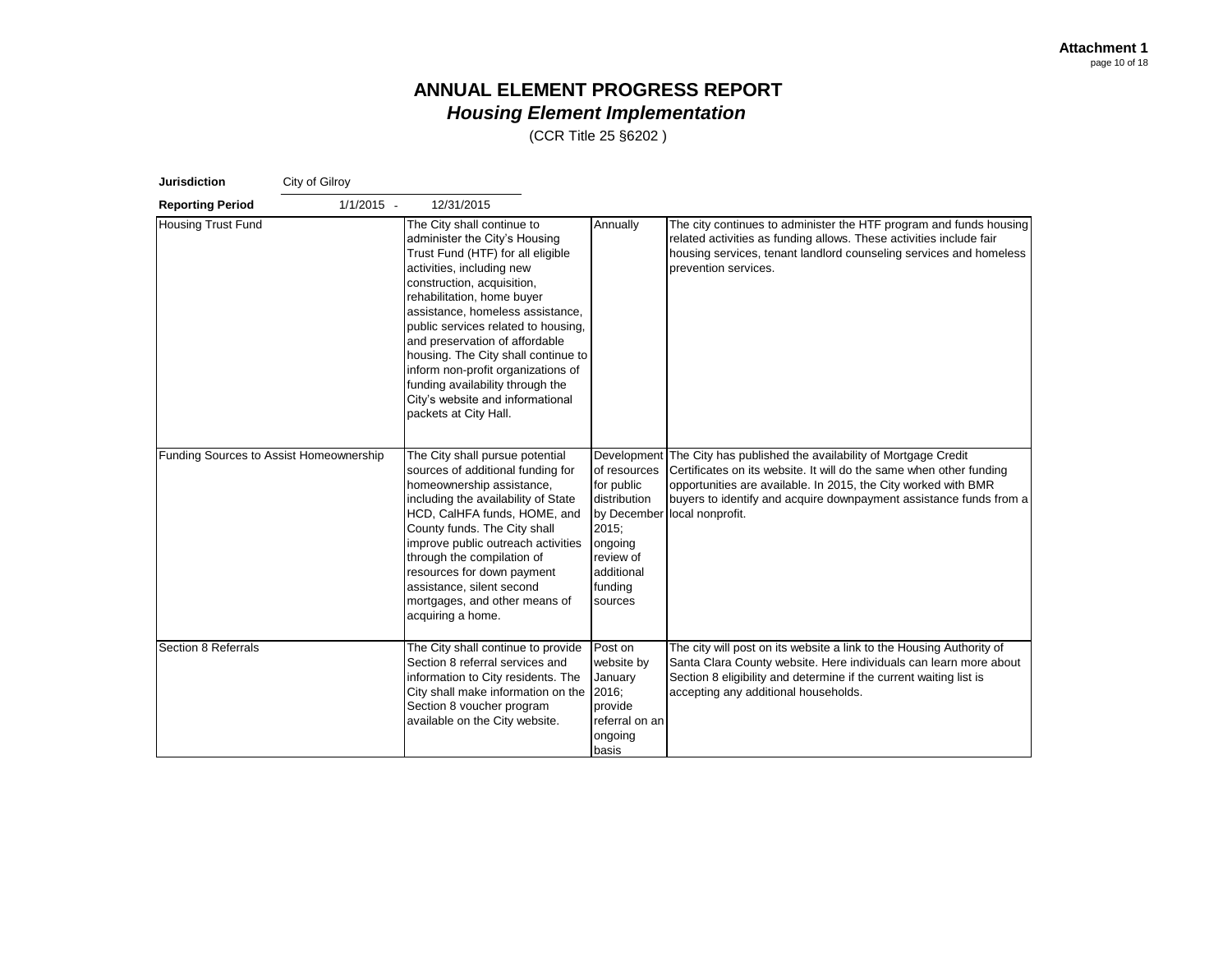| <b>Jurisdiction</b>                                            | City of Gilroy |                                                                                                                                                                                                                                                                                                                                                                                                                                                                                                                                                                                                                                                       |                                                                                                                                                             |                                                                                                                                                                                                                                                                                            |
|----------------------------------------------------------------|----------------|-------------------------------------------------------------------------------------------------------------------------------------------------------------------------------------------------------------------------------------------------------------------------------------------------------------------------------------------------------------------------------------------------------------------------------------------------------------------------------------------------------------------------------------------------------------------------------------------------------------------------------------------------------|-------------------------------------------------------------------------------------------------------------------------------------------------------------|--------------------------------------------------------------------------------------------------------------------------------------------------------------------------------------------------------------------------------------------------------------------------------------------|
| <b>Reporting Period</b>                                        | $1/1/2015 -$   | 12/31/2015                                                                                                                                                                                                                                                                                                                                                                                                                                                                                                                                                                                                                                            |                                                                                                                                                             |                                                                                                                                                                                                                                                                                            |
| Development of Housing for Extremely Low-<br>Income Households |                | The City shall review and<br>incorporate appropriate regulatory<br>incentives, financial incentives,<br>and other policies that encourage<br>the development of housing units<br>for extremely low-income<br>households. The City shall<br>encourage and support the<br>development of housing for<br>extremely low-income households<br>within future affordable housing<br>projects through various strategies<br>and programs that may include:<br>assistance with entitlement<br>processing; and modifying<br>development standards and<br>granting concessions and<br>incentives for projects that provide<br>housing for lower income families. | Review and<br>amend<br><b>Zoning Code</b><br>(estimated<br>FY 2015/16),<br>as<br>appropriate,<br>following<br>adoption of<br>the New<br><b>General Plan</b> | The completion of the General Plan has been suspended until the<br>outcome of an Urban Growth Initiative slated for the November 8th<br>ballot.                                                                                                                                            |
| Water and Sewer Service Priority                               |                | The City shall review and update<br>every five years, as necessary,<br>the Water and Sewer Service<br>Priority Policy to ensure future<br>affordable projects will receive<br>service priority.                                                                                                                                                                                                                                                                                                                                                                                                                                                       | 5 years,<br>starting<br>December<br>2015                                                                                                                    | Review every Not due this year                                                                                                                                                                                                                                                             |
| <b>Housing Rehabilitation</b>                                  |                | To enhance the quality of existing<br>neighborhoods, the City shall<br>continue to implement the City's<br>Housing Rehabilitation Program.<br>The City will continue using<br><b>Community Development Block</b><br>Grant (CDBG) funds to assist in<br>the improvement of substandard<br>housing.                                                                                                                                                                                                                                                                                                                                                     | Ongoing                                                                                                                                                     | The city currently funds a housing rehabilitation program that<br>provides accessibility improvements to very low income households.<br>They city will evaluate an expansion of the program to allow for more<br>in depth rehabilitation improvements to make a home safe and<br>sanitary. |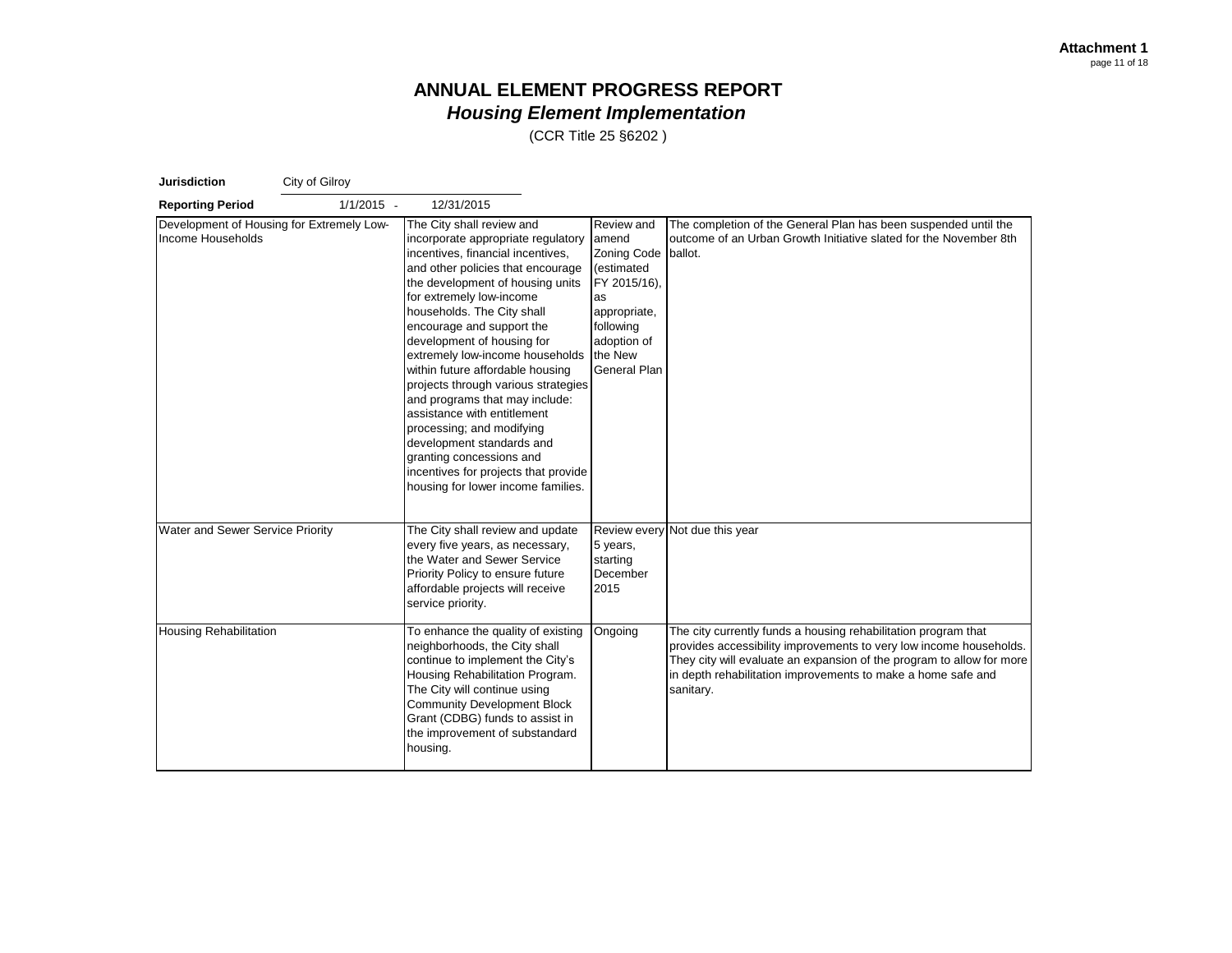| <b>Jurisdiction</b>                                                | City of Gilroy |                                                                                                                                                                                                                                                                                                                                                                                                                                                                                                                                                                                                          |                                              |                                                                                                                                                                                                                                                                                                                                                                                                           |
|--------------------------------------------------------------------|----------------|----------------------------------------------------------------------------------------------------------------------------------------------------------------------------------------------------------------------------------------------------------------------------------------------------------------------------------------------------------------------------------------------------------------------------------------------------------------------------------------------------------------------------------------------------------------------------------------------------------|----------------------------------------------|-----------------------------------------------------------------------------------------------------------------------------------------------------------------------------------------------------------------------------------------------------------------------------------------------------------------------------------------------------------------------------------------------------------|
| <b>Reporting Period</b>                                            | $1/1/2015 -$   | 12/31/2015                                                                                                                                                                                                                                                                                                                                                                                                                                                                                                                                                                                               |                                              |                                                                                                                                                                                                                                                                                                                                                                                                           |
| Code Enforcement Program                                           |                | To ensure continued maintenance<br>of housing quality, condition, and<br>use, the City shall continue to<br>enforce building codes to address<br>existing exterior and interior code<br>violations. Within current staffing<br>limits, the City shall contact<br>owners of units identified as<br>substandard, offering inspection<br>services and providing information<br>on the City's Rehabilitation Loan<br>Program and landlord/tenant<br>information and mediation<br>services.                                                                                                                   | Ongoing                                      | The city continues to utilize CDBG funding to fund housing code<br>enforcement services within the HUD approved Neighborhood<br>Revitalization Strategy Area.                                                                                                                                                                                                                                             |
| Monitoring of Units At-Risk of Converting to<br><b>Market Rate</b> |                | The City shall provide for regular<br>monitoring of deed-restricted units<br>that have the potential of<br>converting to market rate. In order<br>to proactively address units at-risk<br>of conversion, the City shall<br>develop a program to partner with<br>non-profit housing providers and<br>develop a preservation strategy.<br>This strategy will at least include<br>biennial contact with property<br>owners of affordable units,<br>identification of funds to purchase<br>and preserve affordable units,<br>noticing of tenants and technical<br>assistance with applications for<br>funds. | Implement<br>strategy by<br>December<br>2015 | To date, no multi-family affordable housing units have converted to<br>market rate or are at-risk of conversion. Recently, many of the<br>complexes have undergone significant rehabilitations to update and<br>prolong the longevity of the units. The city will continue to evaluate<br>its current multi-family affordable housing stock to determine if any<br>development are at-risk of conversion. |
| Resale Control on Owner-Occupied Below<br><b>Market Rate Units</b> |                | The City shall continue to<br>implement resale controls on<br>owner-occupied Below Market<br>Rate (BMR) units to ensure that<br>affordable units provided through<br>public assistance or public action<br>are retained for 30 years or more<br>as affordable housing stock.                                                                                                                                                                                                                                                                                                                             | Ongoing                                      | The city will continue to monitor its BMR portfolio and will seek the<br>services of a third-party administrator to provide further proactive<br>oversight of its BMR portfolio.                                                                                                                                                                                                                          |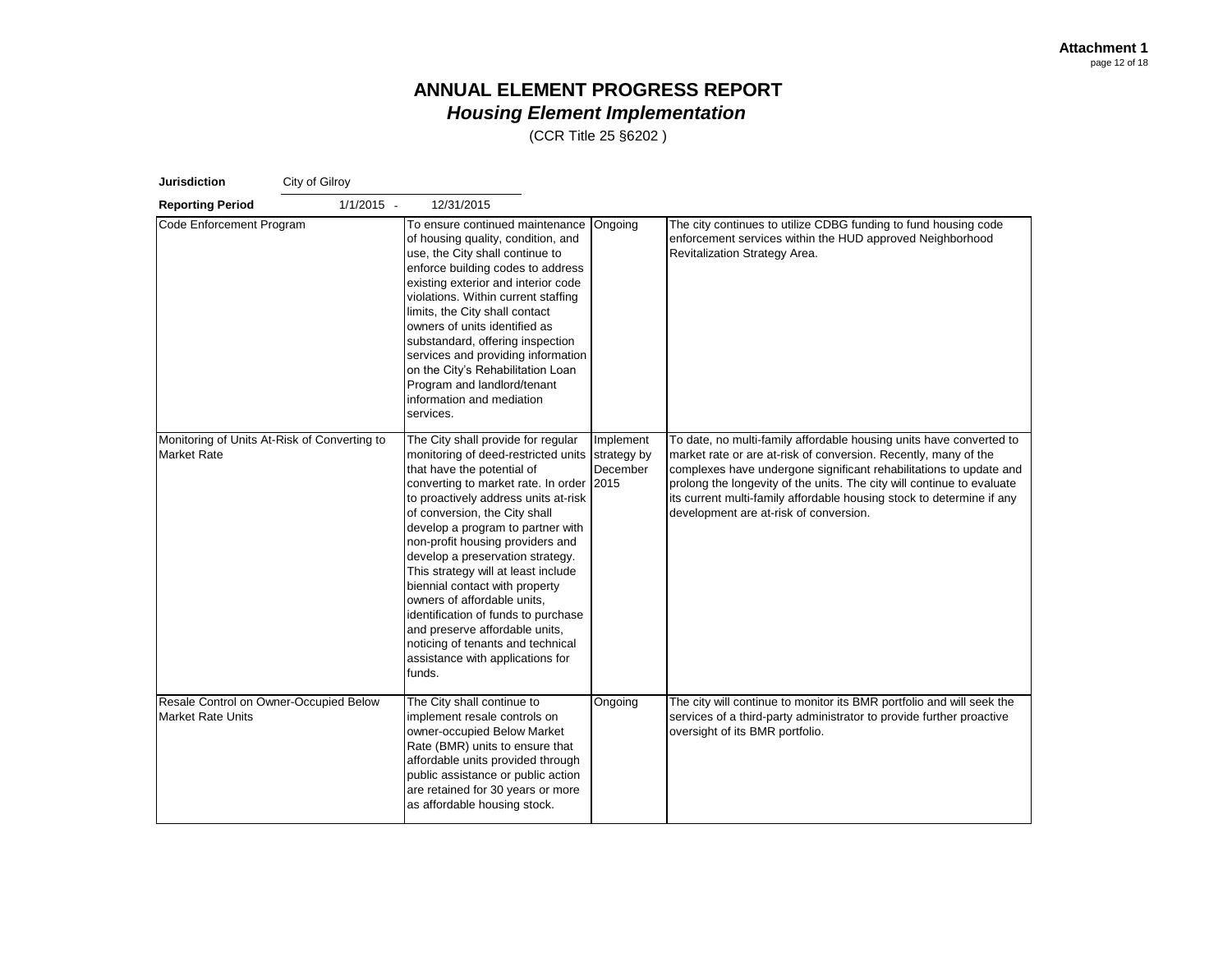| <b>Jurisdiction</b>        | City of Gilroy |                                                                                                                                                                                                                                                                                                                                                                                                                                                                                                                                                                                                                                                                           |                                                                                                                                                      |                                                                                                                                                 |
|----------------------------|----------------|---------------------------------------------------------------------------------------------------------------------------------------------------------------------------------------------------------------------------------------------------------------------------------------------------------------------------------------------------------------------------------------------------------------------------------------------------------------------------------------------------------------------------------------------------------------------------------------------------------------------------------------------------------------------------|------------------------------------------------------------------------------------------------------------------------------------------------------|-------------------------------------------------------------------------------------------------------------------------------------------------|
| <b>Reporting Period</b>    | $1/1/2015 -$   | 12/31/2015                                                                                                                                                                                                                                                                                                                                                                                                                                                                                                                                                                                                                                                                |                                                                                                                                                      |                                                                                                                                                 |
| <b>Market Rate Units</b>   |                | Rent and Income Restrictions on Rental Below The City shall continue to<br>implement rent and income<br>restrictions on rental Below Market<br>Rate (BMR) units to ensure that<br>affordable units provided through<br>public assistance or public action<br>are retained for 30 years or more<br>as affordable housing stock.                                                                                                                                                                                                                                                                                                                                            | Ongoing                                                                                                                                              | Rent and resale restrictions are implemented through the City's<br>Affordable Housing Policy.                                                   |
| Housing for Large Families |                | The City shall review and revise<br>the Zoning Code, as appropriate,<br>to incorporate appropriate<br>regulatory incentives, and other<br>policies that encourage the<br>development of rental housing<br>units with three or more bedrooms<br>to accommodate the needs of<br>large families. The City shall<br>encourage and support the<br>development of rental housing for<br>large families within future<br>affordable housing projects<br>through various strategies and<br>programs that may include:<br>assistance with site identification<br>and entitlement processing; and<br>modifying development standards<br>and granting concessions and<br>incentives. | Review and<br>amend<br><b>Zoning Code</b><br>(estimated<br>FY 2015/16),<br>as<br>appropriate,<br>following<br>adoption of<br>the New<br>General Plan | The completion of the General Plan has been suspended until the<br>outcome of an Urban Growth Initiative slated for the November 8th<br>ballot. |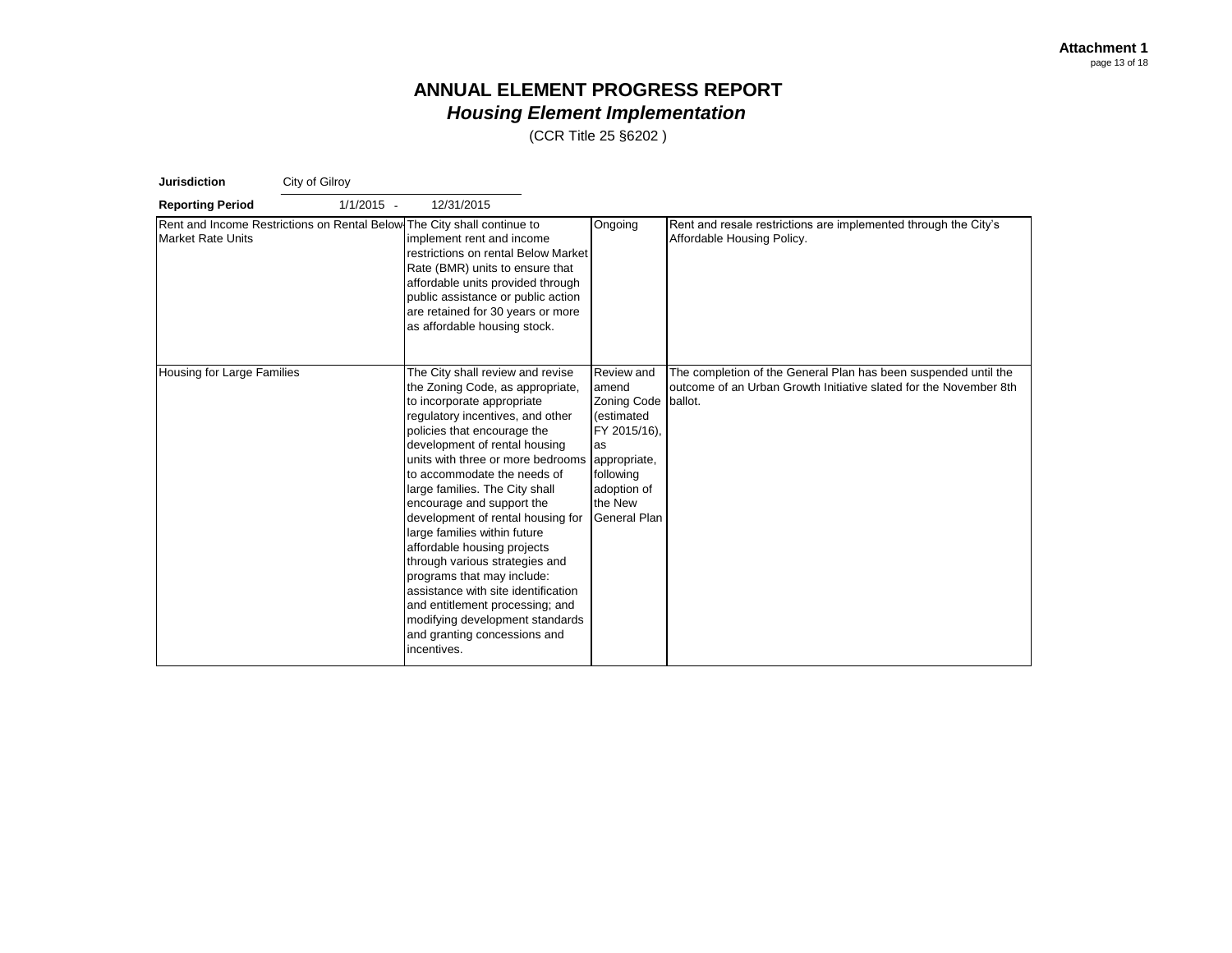| <b>Jurisdiction</b><br>City of Gilroy           |                                             |                                                                                                                                                                                                                                                                                                                                                                                                                                                                                                                                                                                |                                                                                                                                                                                                |                                                                                                                                                 |  |  |
|-------------------------------------------------|---------------------------------------------|--------------------------------------------------------------------------------------------------------------------------------------------------------------------------------------------------------------------------------------------------------------------------------------------------------------------------------------------------------------------------------------------------------------------------------------------------------------------------------------------------------------------------------------------------------------------------------|------------------------------------------------------------------------------------------------------------------------------------------------------------------------------------------------|-------------------------------------------------------------------------------------------------------------------------------------------------|--|--|
| <b>Reporting Period</b>                         | $1/1/2015 -$                                | 12/31/2015                                                                                                                                                                                                                                                                                                                                                                                                                                                                                                                                                                     |                                                                                                                                                                                                |                                                                                                                                                 |  |  |
| Development of Housing for Seniors              |                                             | The City shall consider areas for<br>new senior housing development,<br>including residential care facilities,<br>that are convenient to public<br>transit and within walking distance<br>to shopping and restaurants, and<br>incorporate appropriate regulatory<br>incentives, financial incentives,<br>and other policies that encourage<br>the development of housing for<br>seniors. The City shall continue to<br>accept Senior only and Affordable<br>Senior Housing projects through<br>the RDO Exemption program to<br>encourage the development of<br>these projects. | Review and<br>amend<br><b>Zoning Code</b><br>(estimated<br>FY 2015/16),<br>as<br>appropriate,<br>following<br>adoption of<br>the New<br>General Plan                                           | The completion of the General Plan has been suspended until the<br>outcome of an Urban Growth Initiative slated for the November 8th<br>ballot. |  |  |
| Reduced Parking Standards for Senior<br>Housing |                                             | The City shall conduct a study to<br>determine if reduced parking<br>standards for senior housing is<br>appropriate in Gilroy. Based on<br>the findings of the study, the City<br>may revise the Zoning Code, as<br>necessary, to reduce parking<br>standards for senior housing.                                                                                                                                                                                                                                                                                              | Conduct<br>study and<br>review<br><b>Zoning Code</b><br>(estimated<br>FY 2015/16)<br>(as<br>appropriate)<br>following<br>adoption of<br>the New<br>General Plan                                | The completion of the General Plan has been suspended until the<br>outcome of an Urban Growth Initiative slated for the November 8th<br>ballot. |  |  |
| Farmworkers                                     | Development and Conservation of Housing for | The City shall continue to partner<br>with the Housing Authority of<br>Santa Clara County and various<br>non-profit organizations to explore<br>and implement ways of providing<br>affordable farmworker housing.<br>The City shall assist with requests<br>by developers for State and<br>Federal funding for development<br>of multi-family housing within city<br>limits.                                                                                                                                                                                                   | Outreach to<br>Santa Clara<br>Housing<br>Authority and<br>non-profit<br>organizations<br>biennially<br>starting in<br>2016, and<br>identify and<br>pursue<br>development,<br>as<br>appropriate | Outreach to begin this calendar year                                                                                                            |  |  |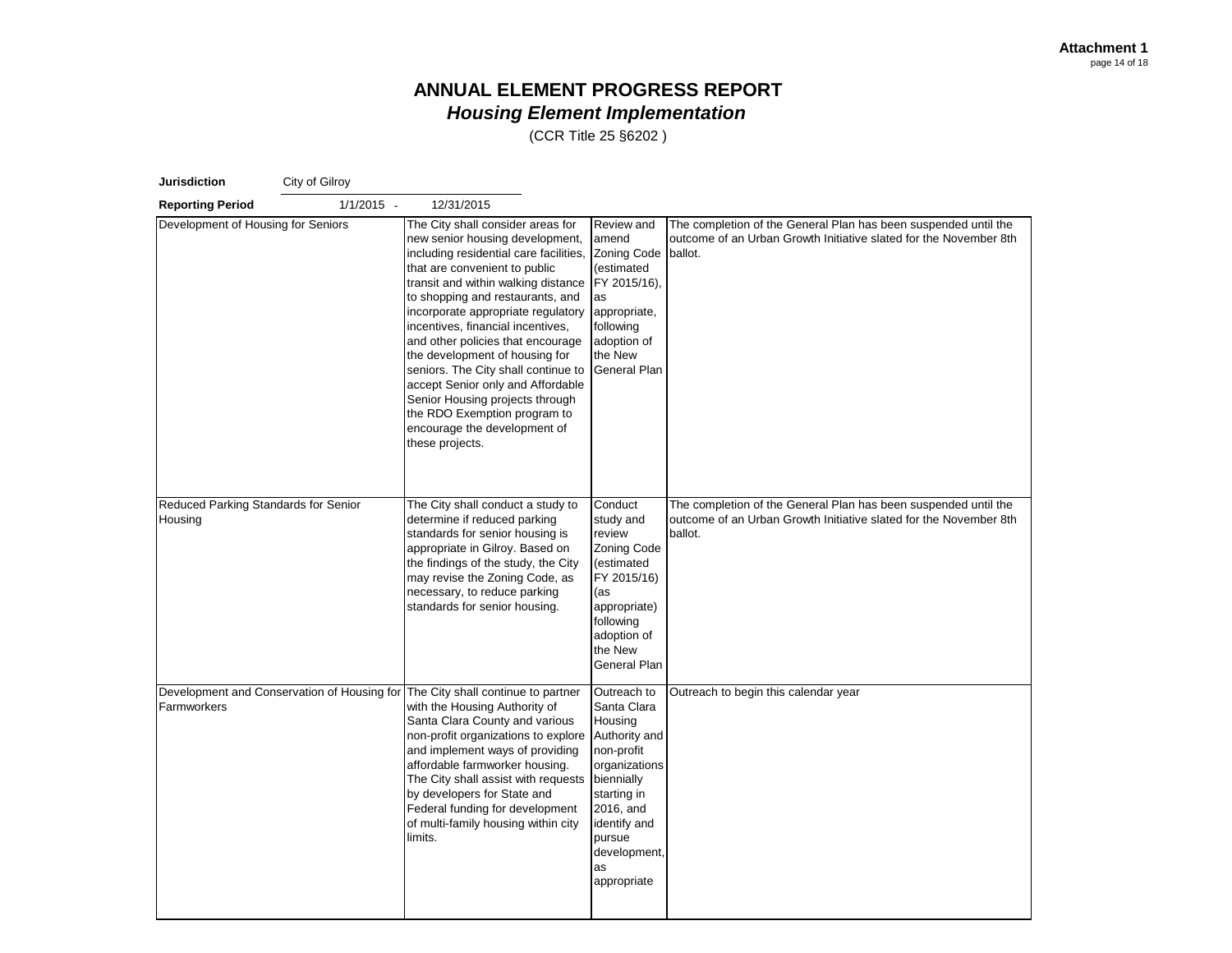| <b>Jurisdiction</b>                                               | City of Gilroy                            |                                                                                                                                                                                                                                                                                                                                                                                     |                                                                                                                               |                                                                                                                                                                                                                                                                                                                                     |
|-------------------------------------------------------------------|-------------------------------------------|-------------------------------------------------------------------------------------------------------------------------------------------------------------------------------------------------------------------------------------------------------------------------------------------------------------------------------------------------------------------------------------|-------------------------------------------------------------------------------------------------------------------------------|-------------------------------------------------------------------------------------------------------------------------------------------------------------------------------------------------------------------------------------------------------------------------------------------------------------------------------------|
| <b>Reporting Period</b>                                           | $1/1/2015 -$                              | 12/31/2015                                                                                                                                                                                                                                                                                                                                                                          |                                                                                                                               |                                                                                                                                                                                                                                                                                                                                     |
|                                                                   | Consistency with the Employee Housing Act | The City shall update the Zoning<br>Code to be consistent with the<br><b>Employee Housing Act (Health</b><br>and Safety Code 17021), which<br>generally requires employee<br>housing to be permitted by-right,<br>without a CUP, in single-family<br>zones for less than six persons,<br>and in all zones that allow<br>agricultural uses with no more<br>than 12 units or 36 beds. | Review and<br>amend<br><b>Zoning Code</b><br>(estimated<br>FY 2015/16)<br>following<br>adoption of<br>the New<br>General Plan | The completion of the General Plan has been suspended until the<br>outcome of an Urban Growth Initiative slated for the November 8th<br>ballot.                                                                                                                                                                                     |
| <b>Support Homeless Service Providers</b>                         |                                           | The City shall continue to support<br>the efforts of agencies providing<br>emergency shelter for homeless<br>residents, including providing<br>funding when feasible and<br>appropriate.                                                                                                                                                                                            | Ongoing                                                                                                                       | The City provides funding to homeless service providers through<br>both its CDBG and HTF programs. Services include case<br>management, homeless prevention and provision of basic need<br>items.                                                                                                                                   |
| <b>Home Access Grants</b>                                         |                                           | The City shall continue to<br>administer Home Access Program<br>to provide very low-income<br>disabled residents with help in<br>safely entering and exiting their<br>homes and accessing essential<br>areas within their homes.                                                                                                                                                    | Ongoing                                                                                                                       | The City continues to utilize CDBG funding to support the Home<br>Access Program. The city evaluate the program to allow for<br>additional improvements.                                                                                                                                                                            |
| Coordinate with the San Andreas Regional<br>Center                |                                           | The City shall work with the San<br>Andreas Regional Center to<br>implement an outreach program<br>informing residents of the housing<br>and services available for persons<br>with developmental disabilities.<br>The City shall make information<br>available on the City website.                                                                                                | Initiate<br>2016                                                                                                              | The City will coordinate with the San Andreas Regional Center on<br>coordinate by the best manner to disseminate the information. It will work to<br>provide the information via the city website so that other service<br>providers who work with developmentally disabled individuals can<br>have access to the same information. |
| Zoning Code Amendments for Transitional<br>and Supportive Housing |                                           | The City shall update the Zoning<br>Code to be fully compliant with<br>State law and allow transitional<br>and supportive housing in all<br>zones that allow residential uses,<br>subject to the same restrictions<br>that apply to other residential uses<br>of the same type in the same<br>zone.                                                                                 | Amend<br><b>Zoning Code</b><br>(estimated<br>FY 2015/16)<br>following<br>adoption of<br>the New<br>General Plan               | The completion of the General Plan has been suspended until the<br>outcome of an Urban Growth Initiative slated for the November 8th<br>ballot.                                                                                                                                                                                     |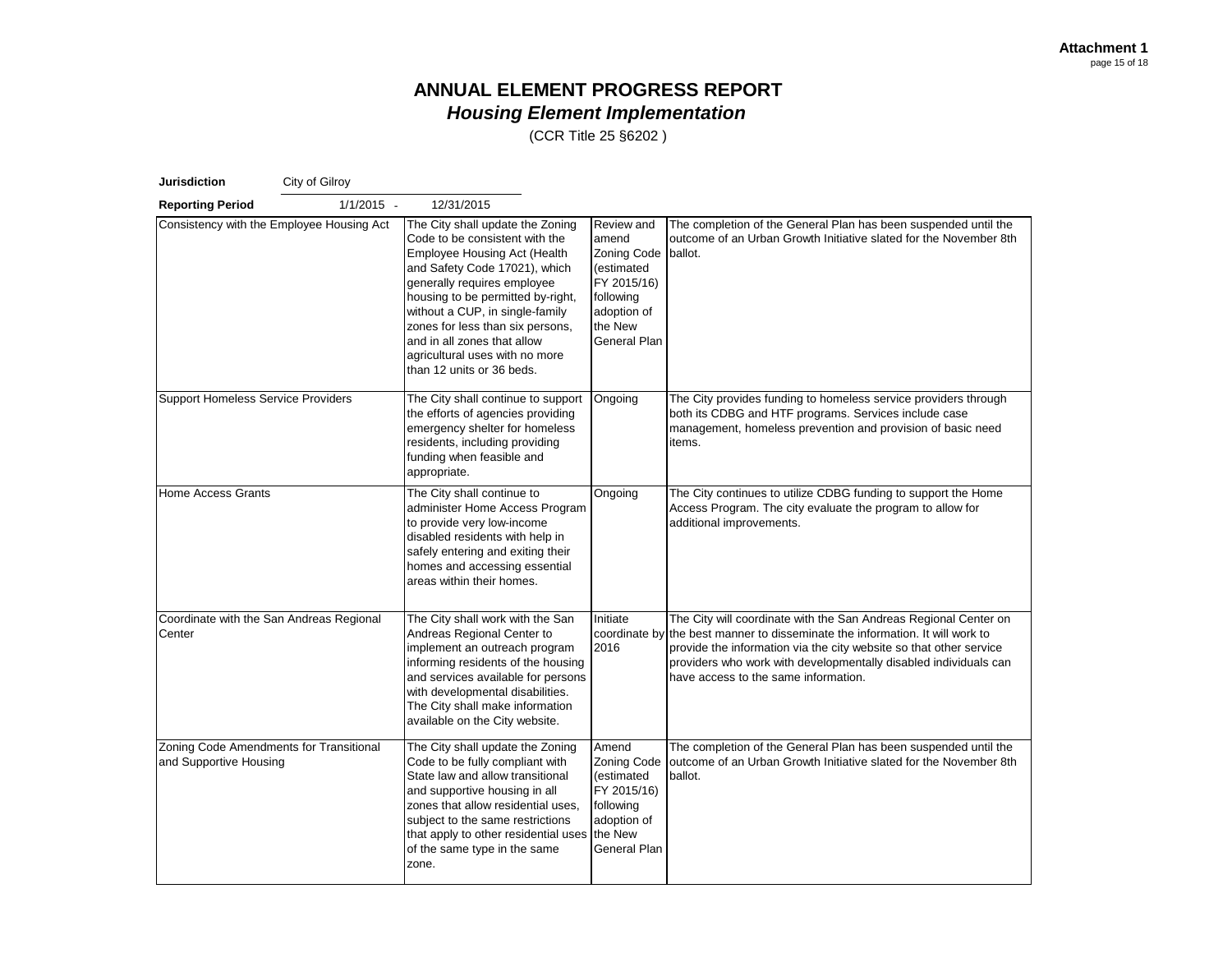| <b>Jurisdiction</b>                                 | City of Gilroy |                                                                                                                                                                                                                                                                                                                                                                                                                                                                                                                                                    |         |                                                                                                                                                                                                                                                                                                                                                                                                                                                                                 |  |  |
|-----------------------------------------------------|----------------|----------------------------------------------------------------------------------------------------------------------------------------------------------------------------------------------------------------------------------------------------------------------------------------------------------------------------------------------------------------------------------------------------------------------------------------------------------------------------------------------------------------------------------------------------|---------|---------------------------------------------------------------------------------------------------------------------------------------------------------------------------------------------------------------------------------------------------------------------------------------------------------------------------------------------------------------------------------------------------------------------------------------------------------------------------------|--|--|
| <b>Reporting Period</b>                             | $1/1/2015 -$   | 12/31/2015                                                                                                                                                                                                                                                                                                                                                                                                                                                                                                                                         |         |                                                                                                                                                                                                                                                                                                                                                                                                                                                                                 |  |  |
| <b>Fair Housing Counseling</b>                      |                | The City shall continue to provide<br>funds to and contract with a non-<br>profit agency to provide fair<br>housing assistance including<br>landlord/tenant counseling,<br>homebuyer assistance, and<br>improvement or removal of<br>identified impediments. The City<br>shall disseminate information<br>about fair housing assistance<br>through pamphlets in City-owned<br>buildings and other public<br>locations (e.g., City Hall, Library,<br>post office, other community<br>facilities) and by posting<br>information on the City website. | Ongoing | The City funds fair housing counseling services through its HTF<br>program. It also publishes the availability of both tenant/landlord<br>counseling and fair housing services via its website.                                                                                                                                                                                                                                                                                 |  |  |
| Interagency Collaboration for Lower Cost<br>Housing |                | The City shall continue<br>participation in Countywide<br>housing assistance programs, and<br>collaborate with other public<br>agencies and non-profit housing<br>sponsors in the use of available<br>programs to provide lower-cost<br>housing in Gilroy.                                                                                                                                                                                                                                                                                         | Ongoing | The City partners with the County who provides direct subsidies for<br>two individuals at an affordable housing apartment complex currently<br>owned by the City. It will continue to seek similar opportunities with<br>the County especially in light of the county's work on addressing the<br>growing homeless problem. The city will also facilitate TEFRA<br>hearings to allow for the development and rehabilitation of affordable<br>housing units throughout the city. |  |  |
| <b>Collaboration with Development Community</b>     |                | The City shall continue to<br>establish relationships with and<br>provide technical assistance to<br>both for-profit and non-profit<br>development companies working<br>in the area of affordable housing,<br>facilitating innovative partnerships<br>and collaborative approaches to<br>affordable housing development.<br>The City will especially utilize the<br>Housing Advisory Committee to<br>address housing issues and<br>provide outreach to the<br>development community.                                                               | Ongoing | The City provides periodic Developer Roundtables, at the last<br>meeting in early 2016 Tiny Homes was one of the topics.                                                                                                                                                                                                                                                                                                                                                        |  |  |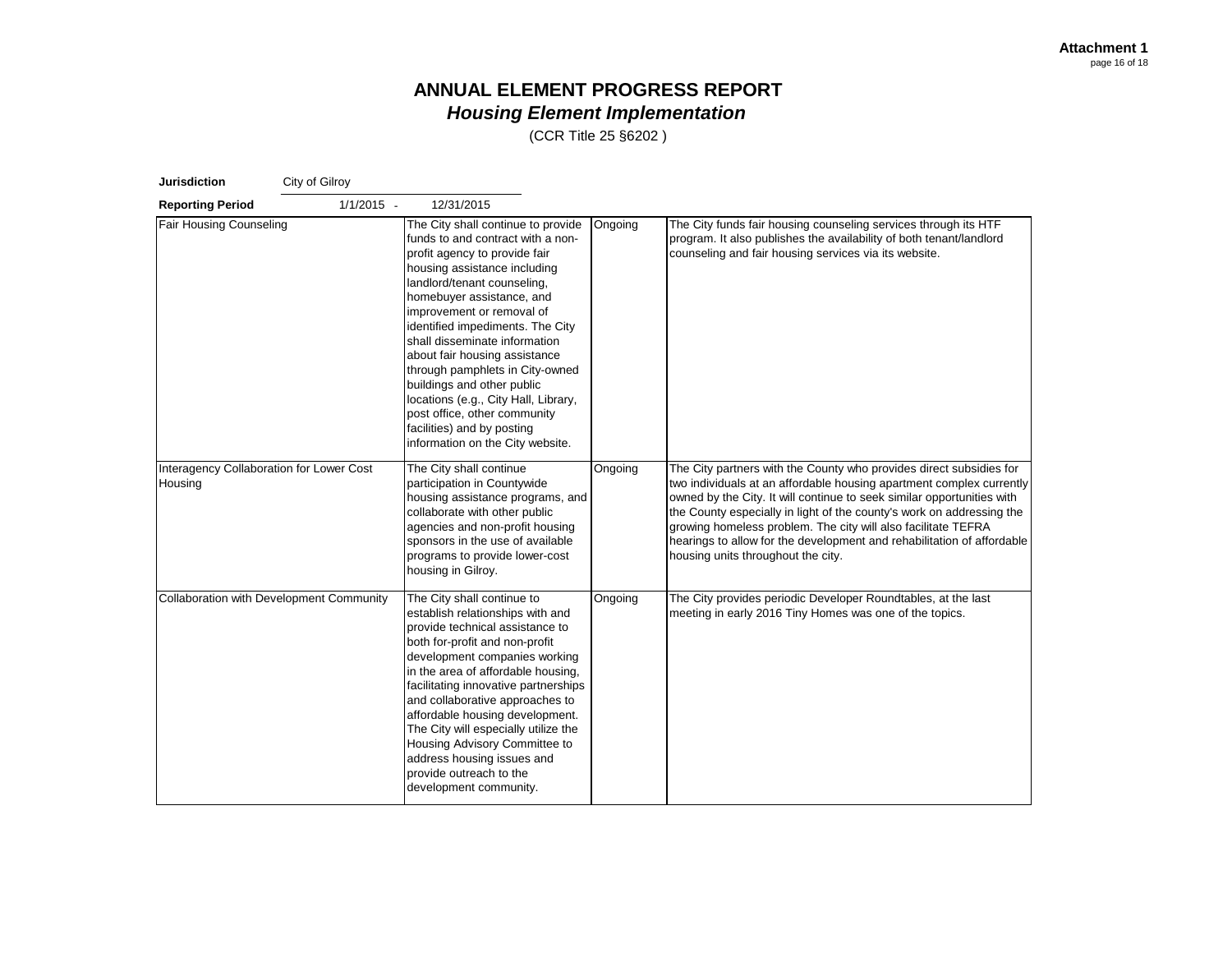| <b>Jurisdiction</b>                     | City of Gilroy |                                                                                                                                                                                                                                                                                                                                                                                                                                                                                                                                                      |                                                               |                                                                                                                                                                                           |
|-----------------------------------------|----------------|------------------------------------------------------------------------------------------------------------------------------------------------------------------------------------------------------------------------------------------------------------------------------------------------------------------------------------------------------------------------------------------------------------------------------------------------------------------------------------------------------------------------------------------------------|---------------------------------------------------------------|-------------------------------------------------------------------------------------------------------------------------------------------------------------------------------------------|
| <b>Reporting Period</b>                 | $1/1/2015 -$   | 12/31/2015                                                                                                                                                                                                                                                                                                                                                                                                                                                                                                                                           |                                                               |                                                                                                                                                                                           |
| Community Access to Housing Information |                | To ensure the Gilroy community is<br>provided the highest level of<br>access to information, the City<br>shall evaluate the effectiveness of<br>existing outreach and community<br>education efforts and develop a<br>comprehensive outreach strategy<br>for the delivery of housing<br>information. The outreach strategy<br>will consider various methods of<br>delivery, including print media,<br>mailers, web-based information,<br>and other methods that consider<br>economic and cultural<br>considerations unique to the City<br>of Gilroy. | Develop<br>housing<br>information<br>strategy by<br>June 2016 | Development of a Housing Information Strategy will be complete by<br>end of calendar year 2016.                                                                                           |
| Annual Review of Housing Element        |                | Pursuant to HCD Requirements,<br>the City shall conduct an annual<br>implementation review of the<br>Housing Element. The review will<br>include the following information: a<br>log of new residential development<br>permits and completion reports;<br>inventory of units built in the<br>Extremely Low-, Very Low- and<br>Low-Income categories, an update<br>or inventory of approved projects;<br>an annual estimate of population<br>from the State Department of<br>Finance; and available vacant land<br>and zoning survey.                 | Annually to<br><b>HCD</b>                                     | While that City has been timely in the past in completion of the<br>Annual Review of the Housing Element, a quick departure of the<br>City's Housing Specialist has created a large void. |